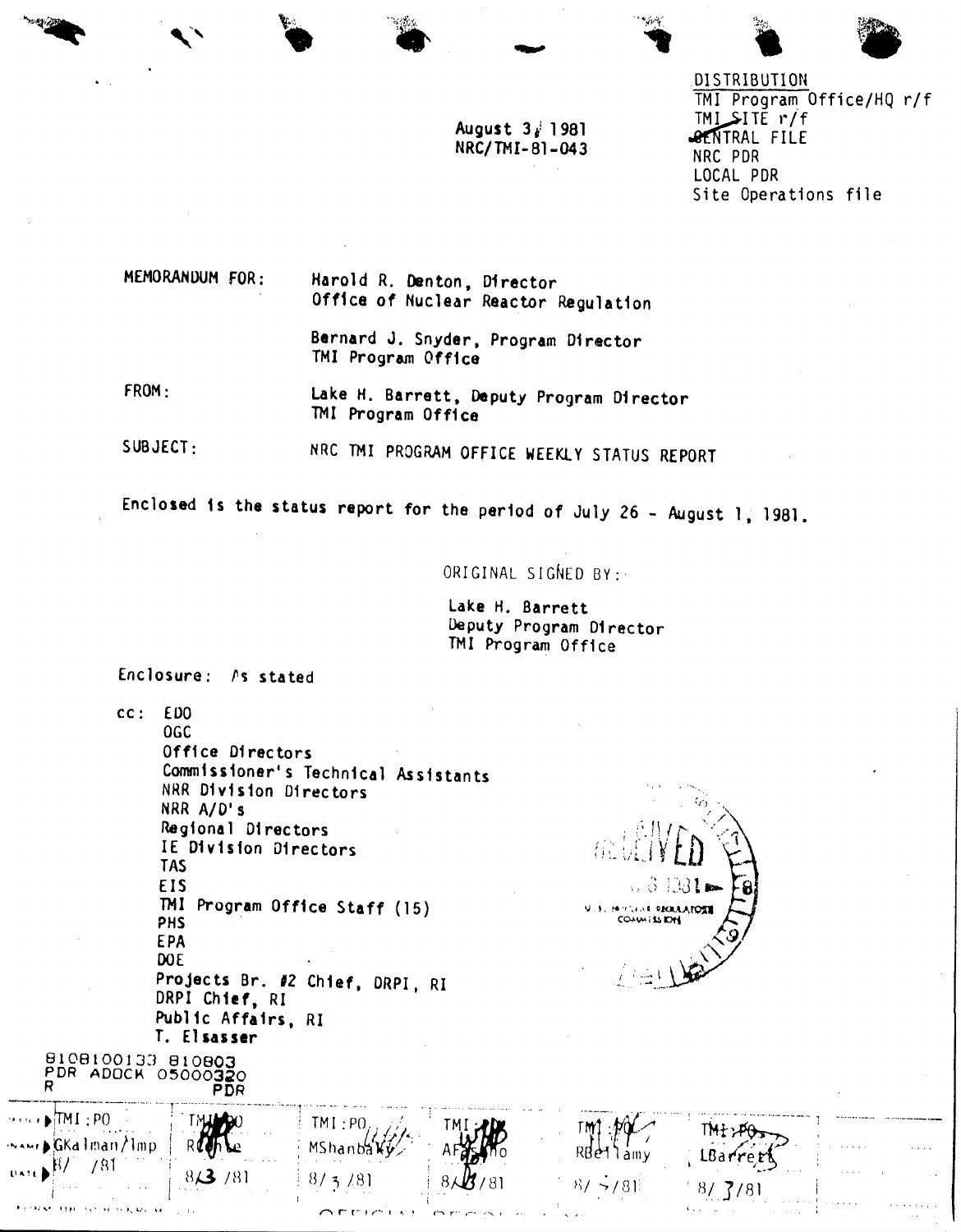ARC THITTPROGRAM OFFICE MEEKLY STATUS REPORT

Week of July 26 - August 1, 1981.

Plant Status

Core Cooling Mode: Heat transfer from the reactor coolant system (RCS) loops to Reactor Building ambient.

Available Core Cooling Modes: Decay heat removal systems. Long term cooling "B" (once through steam generator-B)

RCS Pressure Control Mode: Standby Pressure Control (SPC) System.

Backup Pressure Control Modes: Mini Decay Heat Removal (MDHR) System. Decay Heat Removal (DHR) System.

Major Parameters (as of 0500, July 31, 1981) (approximate values) Average Incore Thermocouples: 120°F Maximum Incore Thermocouple: 143°F

RCS Loop Temperatures:

| ٠<br>Hot Leg | 119°F | 122°F |
|--------------|-------|-------|
| Cold Leg (1) | 73°F  | 75°F  |
| (2)          | 74°F  | 75°F  |

RCS Pressure: 95 psig

Reactor Building: Temperature: 76°F Water level: Elevation 290.9 ft. (8.4 ft. from floor) via penetration 401 manometer Pressure:  $-0.44$  psig Concentration:  $4.6 \times 10^{-6}$  (LLD) uCi/ml Kr-85 (Sample taken 7/23/81)

Effluent and Environmental (Radiological) Information

Liquid effluents from the TMI site released to the Susquehanna River 1. after processing, were made within the regulatory limits and in accordance with NRC requirements and City of Lancaster Agreement dated February 27, 1980.

During the period July 24, 1981, through July 30, 1981, the effluents contained no detectable radioactivity at the discharge point and individual effluent sources which originated within Unit 2 contained no detectable radioactivity.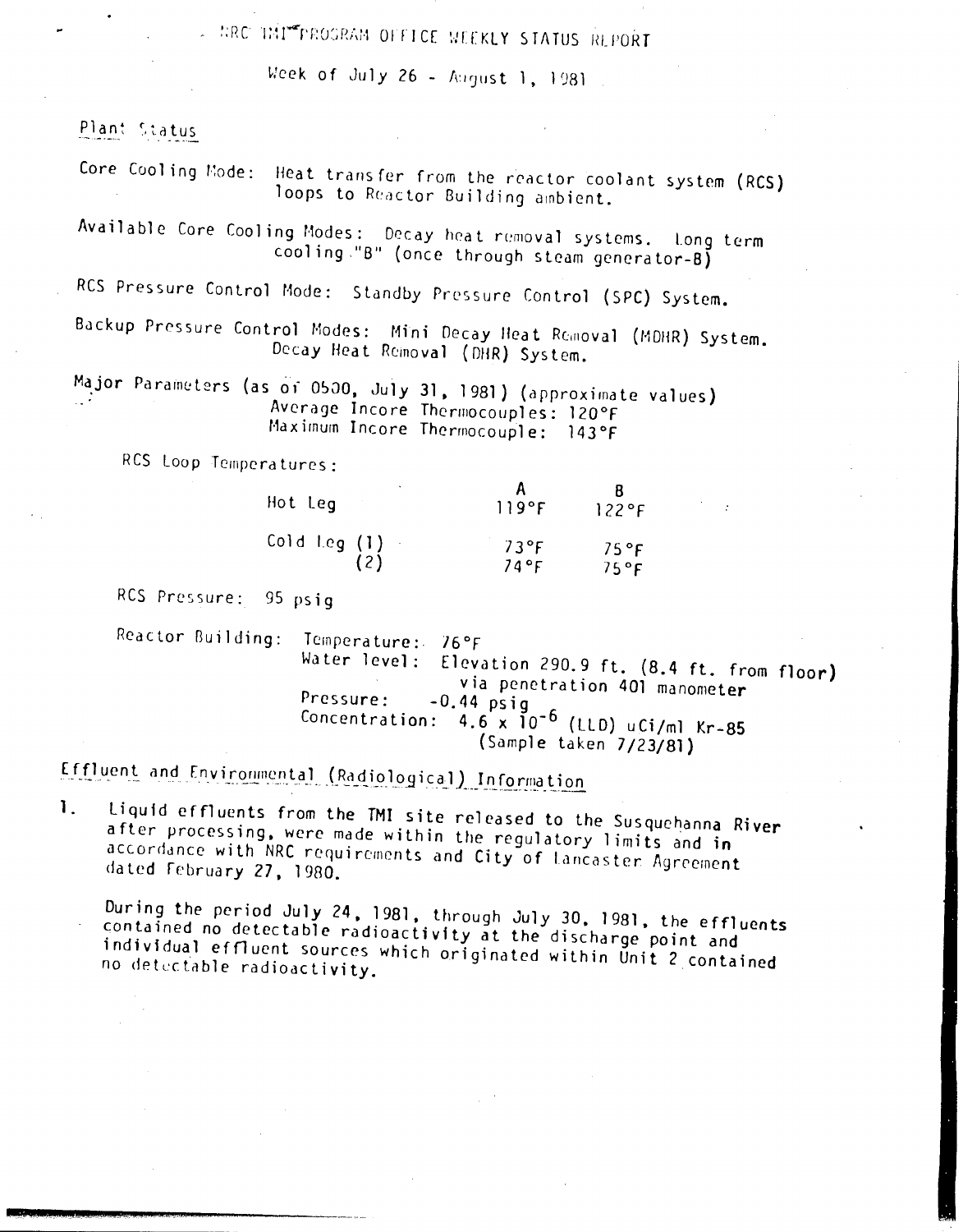- Environmental Protection Agency (EPA) Environmental Data. Results  $2.$ from EPA contioning of the environment around the UH site were as follows:
	- The EPA measured Kr-85 concentrations (pCi/m<sup>3</sup>) at several environmental monitoring stations and reported the following results:

| Location                        | $\frac{\text{July } 3 - \text{ July } 17, 1981}{}$ |
|---------------------------------|----------------------------------------------------|
|                                 | (pCi/m <sup>3</sup> )                              |
| Goldsboro<br>Observation Center | 21<br>27                                           |
| Middletown<br>Yorkhaven         | 22<br>26                                           |
|                                 |                                                    |

All of the above levels of Kr-85 are considered to be background levels.

- No radiation above normally occurring background levels was detected in any of the samples collected from the EPA's air and gamma rate networks during the period from July 23, 1981, through July 30, 1981.
- NRC Environmental Data.  $3<sub>1</sub>$ Results from NRC monitoring of the environment around the TMI site were as follows:
	- The following are the NRC air sample analytical results for the onsite continuous air sampler:

Sample Period

 $\mathcal{L}_{\text{max}}$ 

 $1 - 131$  $Cs - 137$  $(uCi/cc)$   $(uCi/cc)$ 

July 22, 1981 - July 30, 1981  $HP-278$ 

 $8.0 E-14$   $8.0 E-14$ 

- Licensee Radioactive Material and Radwaste Shipments. 4.
	- On Monday, July 27, 1981, a 40 ml Unit 2 reactor coolant  $$ sample was sent to Babcock and Wilcox (B&W), Lynchburg, Virginia.
	- On Tuesday, July 28, 1981, 21 drums of Unit 1 compacted and solidified LSA waste were shipped to Chem-Nuclear System, Incorporated, Barnwell, South Carolina.
	- On Wednesday, July 29, 1981, 42 drums and 8 metal boxes,  $$ containing Unit 1 compacted and noncompacted USA waste and 1 Unit 2 dewatered preaccident resin liner were shipped to Chem-Nuclear System, Incorporated, Barnwell, South Carolina.
	- On Thursday, July 30, 1981, 81 drums containing Unit 1 and  $\overline{a}$ Unit 2 contaminated laundry were shipped to Tri-State Industrial laundries, Utica, New York.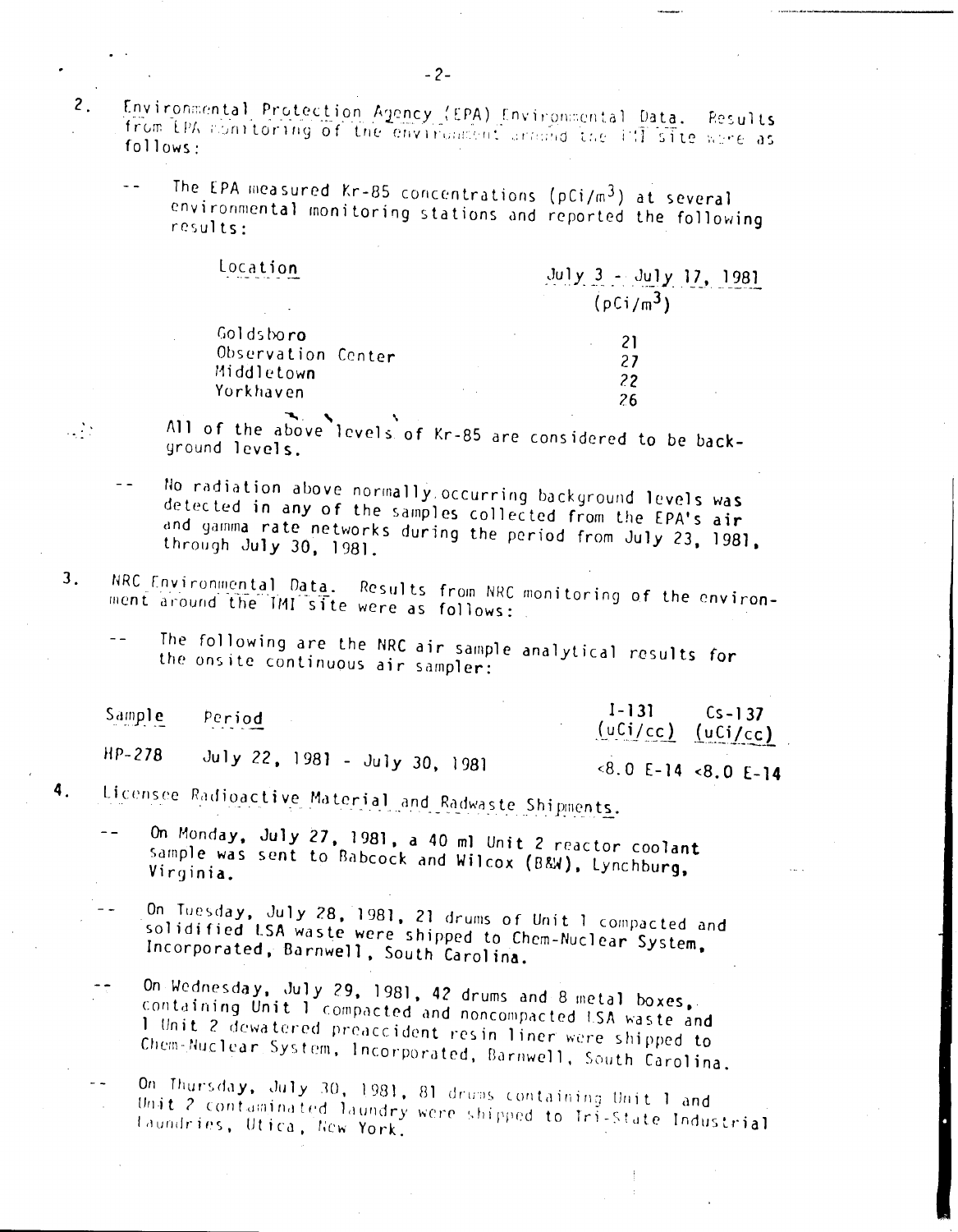## Major Activities

- Submarged Demineralizer System (SDS). Processing of the second  $\mathbf{1}$ . batch (approximately 50,000 gallons) of intermediate radioactivity water from the Auxiliary Building Reactor Coolant Bleed Tank (RCBT) was completed on July 31, 1981. Processing was interrupted a number of times because of operational problems and once because a leak developed from a gasket on a processed water storage tank. The leak was minor (approximately 1 pint of water leaked to the soil) and since the leak did not directly interfere with SDS operations, processing was resumed to another tank while the leak was repaired. Preliminary results indicate that the total curie loading after completion of the second processing batch is approximately 680 curies of Cs-137 and 340 curies of Sr-90 on the first ion exchange vessel. This loading represents greater than 99% removal of these radioactive materials from the process stream. Staging of RCBT water for the third batch (approximately 50,000 gallons) was completed over the  $\mathcal{L} \subset \mathcal{L}$ weekend (August 1-August 2) and processing of this water started August 2, 1981.
- $2.$ Reactor Building Entry. The fifteenth entry into the Unit 2 Reactor Building has been scheduled for August 27, 1981. The licensee has tentatively proposed the following tasks for the fifteenth entry:

Closed circuit TV maintenance

- Reposition refueling bridge and survey deep end of refueling  $pool$
- Survey Reactor Building interior with gamma spectrometer  $\sim$   $\sim$
- Survey of air coolers  $- -$
- Barrier installation around elevation 305' floor hatch and placement of rubber mat over high beta field
- Miscellaneous clean up work and tool removal  $-$
- Overhead smear survey, elevation 305'  $-$
- Floor smears, elevation 305'  $-$
- Instrument removal for accident effects studies
- Survey of Reactor Building sump refill pipe path  $-$
- Reset radiation area monitor alarm
- Video tape potential hose paths for Reactor Building decontamination - -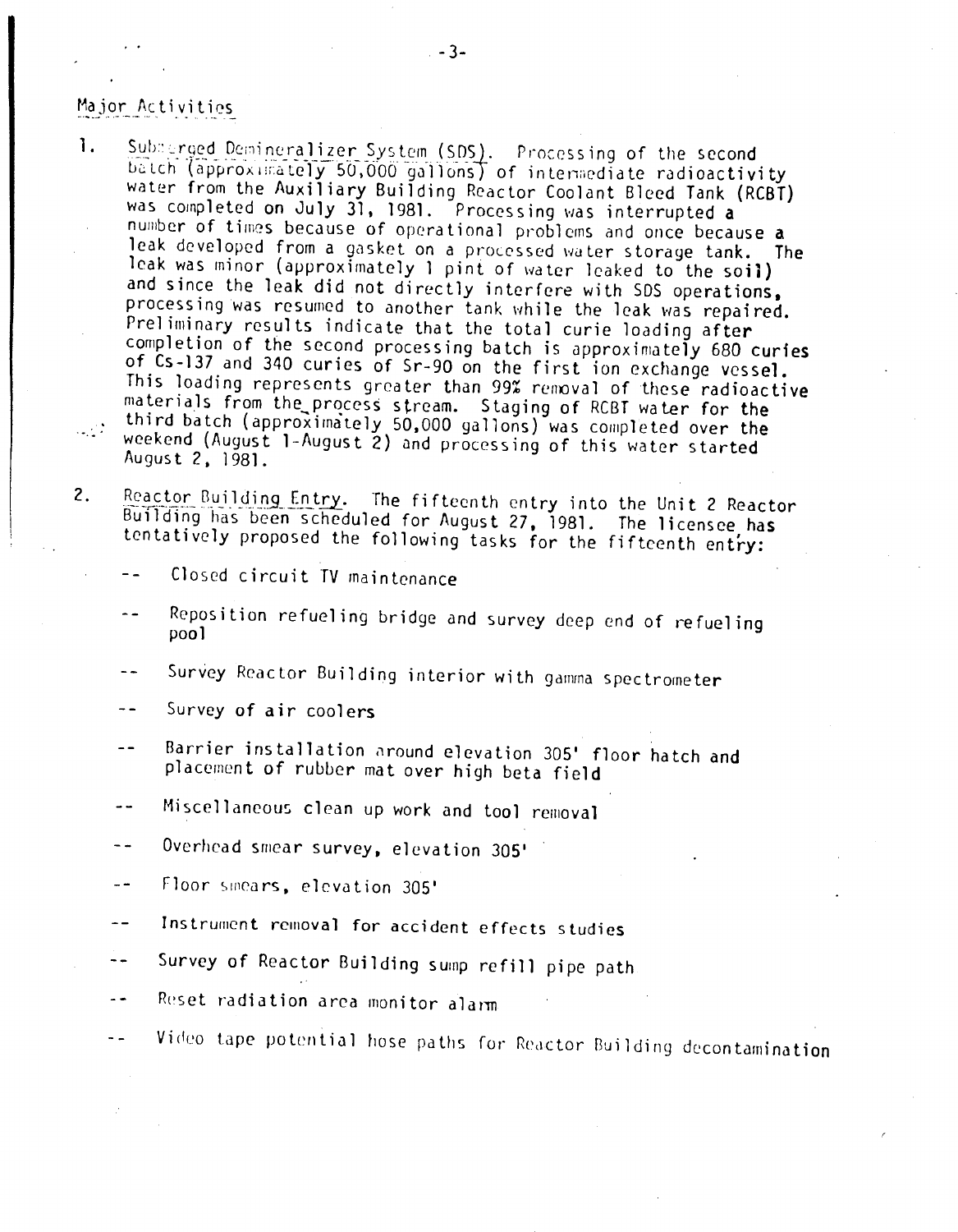Reactor Building sump sample near drain tank ropture disk discharge

The above list of tasks is still under review by the licensee and the NRC onsite staff.

 $3<sub>1</sub>$ Memorandum of Understanding Between USNRC and US Department of Energy. A Memorandum of Understanding has been signed between the US Nuclear Regulatory Commission (NRC) and the US Department of Energy (DOE) concerning the removal and disposition of solid nuclear wastes from cleanup of the Three Mile Island Unit 2 Nuclear Plant. Dated July 15, 1981 the agreement specifies interagency procedures to help ensure that the TMI site does not become a long-term waste disposal facility.

Close cooperation between the two agencies is expected to ensure the following disposition of TMI-2 accident generated solid radioactive wastes which currently exist or are planned to be generated:

- EPICOR-II system wastes forty-nine liners are on site with loadings up to 1500 curies. DOE is developing a high integrity container which may allow disposal in existing licensed commercial land burial facilities (1-2 years from now). Alternately, DOE may elect to take the liners for a research and development program for waste analysis and processing, or take possession on a reimbursable basis for storage or disposal.
- Submerged Demineralizer System wastes DOE will take possession and retain, for research and development purposes, zeolite liners used for disposition of accident generated radioactive materials.
- Reactor fuel DOE will analyze appropriate samples, with the remains being stored in containers in the TMI-2 spent fuel storage pool. Disposition of the balance of the damaged fuel will await resolution of the generic spent fuel storage issue.
- Transuranic contaminated waste materials waste materials accumulated at TMI with transuranic levels above the acceptance criteria at commercial land burial facilities will be considered on a case-by-case basis by DOE. Alternatives include archiving. research and development, temporary onsite storage or DOE processing/disposal with reimbursement by the licensee.
- Makeup and purification system resins and filters due to the high levels of contamination deposited on these filters from the accident and the generic value of analysis, DOE will take possession and retain these filters for research and development activities, or for storage and disposal on a reimbursable basis.

Any part of the memorandum of understanding may be modified with the agreement of both parties.